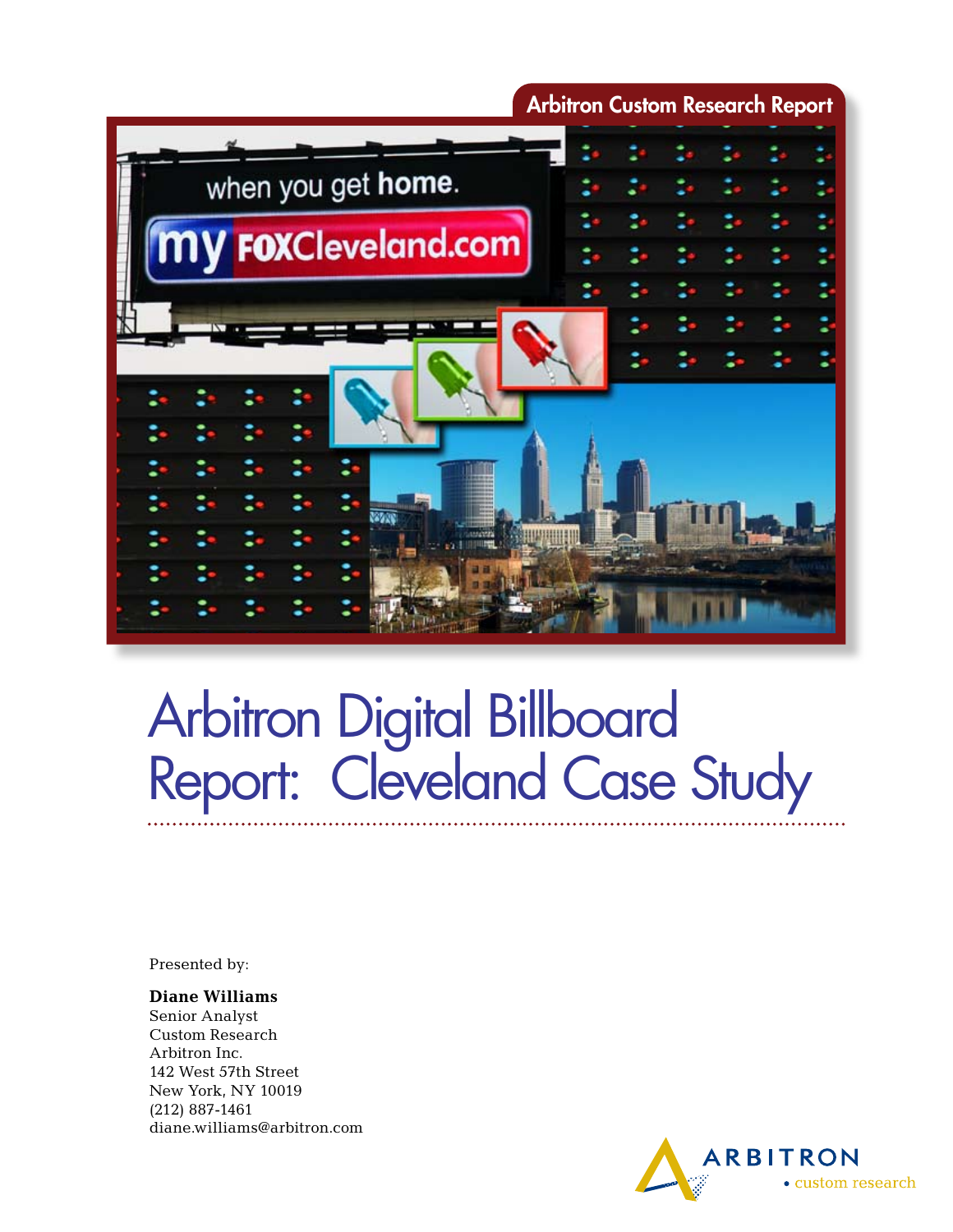# **Introduction**

Welcome to Arbitron's evaluation of digital highway billboards. This survey is designed to measure travelers' awareness and attitudes towards digital billboards on major highways and to gauge their level of engagement with billboard advertising messages.

### **Some significant findings of the research include:**

- \* More than half of all Cleveland travelers notice digital billboards and the more a person commutes, the more likely they are to be aware of the displays.
- \* Public reaction to digital signage is positive. The billboard's ability to display timely news, traffic, weather advisories and AMBER Alert notices makes the vast majority of commuters (over 80%) feel the digital signs provide an important community service.
- \* Digital billboards are an effective advertising platform. Over eight out of 10 travelers could successfully recall at least one of the ads running during the survey period and the majority of commuters agree digital billboards are a "cool way to advertise."

### **Description of Methodology**

This case study focuses on seven digital billboards operating in Cleveland, OH. The digital displays are located on four interstate highways in the Cleveland, OH, area: I-77, I-90, I-271 and I-480.

Arbitron Inc. conducted random digit dial (RDD) interviews between November 27 and December 3, 2007, with 402 persons 18 years of age and older in the Cleveland, OH, Arbitron-defined Metro. To qualify for the survey, respondents had to have traveled in a vehicle (car, truck, bus or taxi) on I-77, I-90, I-271 or I-480 in the 30 days preceding the survey period.

The study was designed and conducted by Arbitron Inc. on behalf of the Outdoor Advertising Association of America. Data were weighed to reflect census figures and factored in the likelihood of each demographic group qualifying for the survey based on the above mentioned "roads traveled" screening criteria.

### **Digital Billboard Locations**

- 1. **I-271:** west side, 125 feet south of Solon Road (facing north)
- 2. **I-480:** south side, 2 miles east of I-71 (facing east)
- 3. **I-90 (Innerbelt Freeway):** south side, 100 feet east of West 3rd Street (facing south)
- 4. **I-77:** west side, 0.3 miles south of Pershing Avenue (facing north)
- 5. **I-90:** south side, 70 feet east of West 55th Street (facing west)
- 6. **I-90:** south side, 0.5 miles west of Eddy Road (facing east)
- 7. **I-480:** north side, 0.5 miles east of Broadway (facing east)

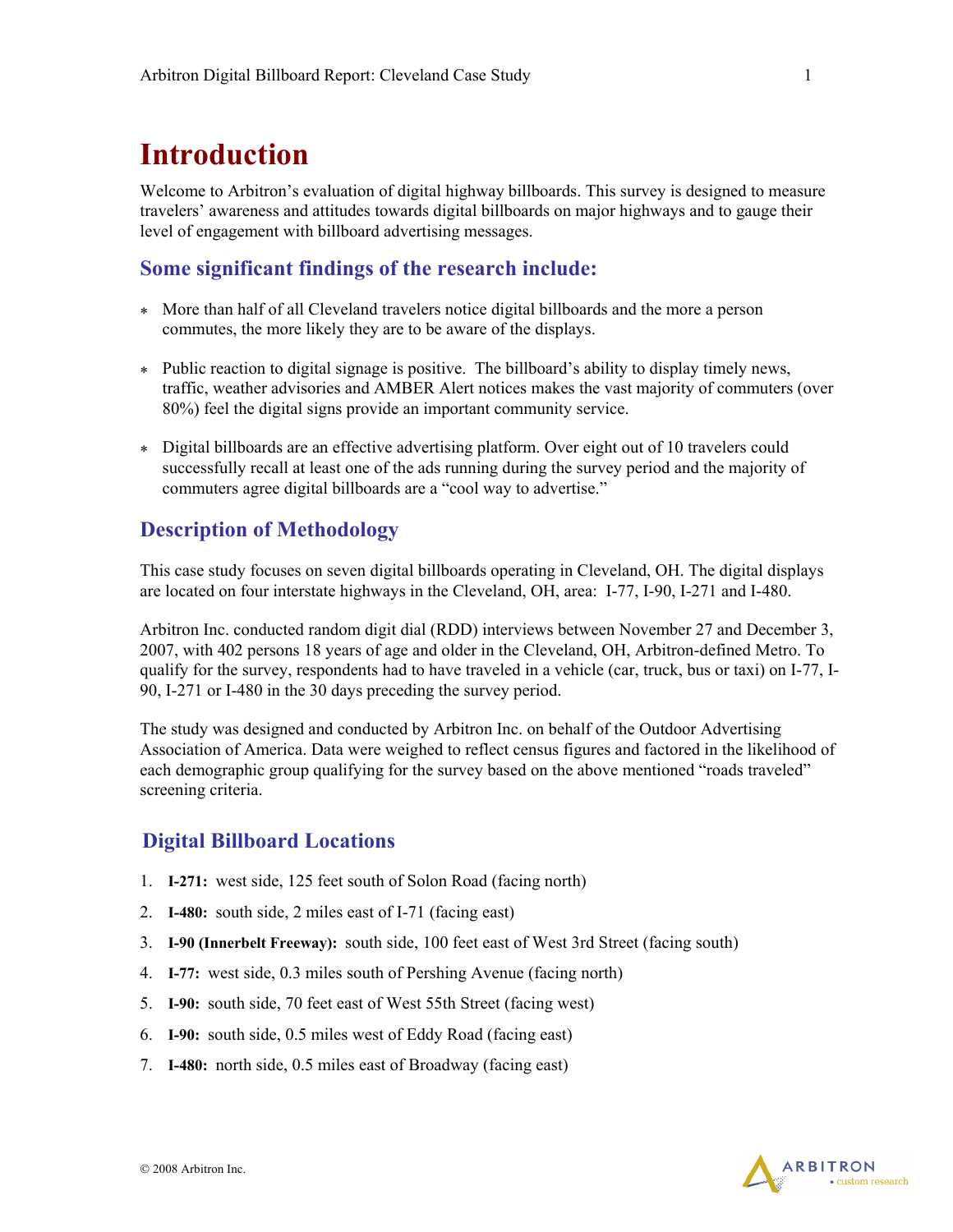# **Key Findings**

### **I. Digital Billboard Viewership and Engagement**

### **More Than Half of Cleveland Highway Travelers Noticed Digital Billboards in the Past Month**

*"One specific type of billboard is called digital billboards. These digital roadside billboards repeatedly change advertising messages electronically every eight seconds."* 



*Base: Persons 18 years or older living in the Cleveland, OH, Metro area who traveled on I-77, I-90, I-271 or I-480 in the past 30 days. \* Mega-milers are those heavy commuters who travel 200 miles or more per week; they represent 30% of all Cleveland travelers.* 

#### **More than half of Cleveland highway travelers noticed digital billboards in the past month.**

Fifty-three percent of Cleveland Metro residents who traveled in a car, truck, bus or taxi on Interstate 77, 271, 480 or 90 in the past month noticed digital billboards on those roads. The core adult traveler demographic of 25- to 54-year-olds showed an increased awareness of digital billboards, with six in 10 (60%) noticing one in the past month.

Awareness of digital billboards increased with frequency of travel. Seventy-three percent of the heaviest commuters, known as mega-milers, recalled seeing at least one of these electronic displays during the past month.

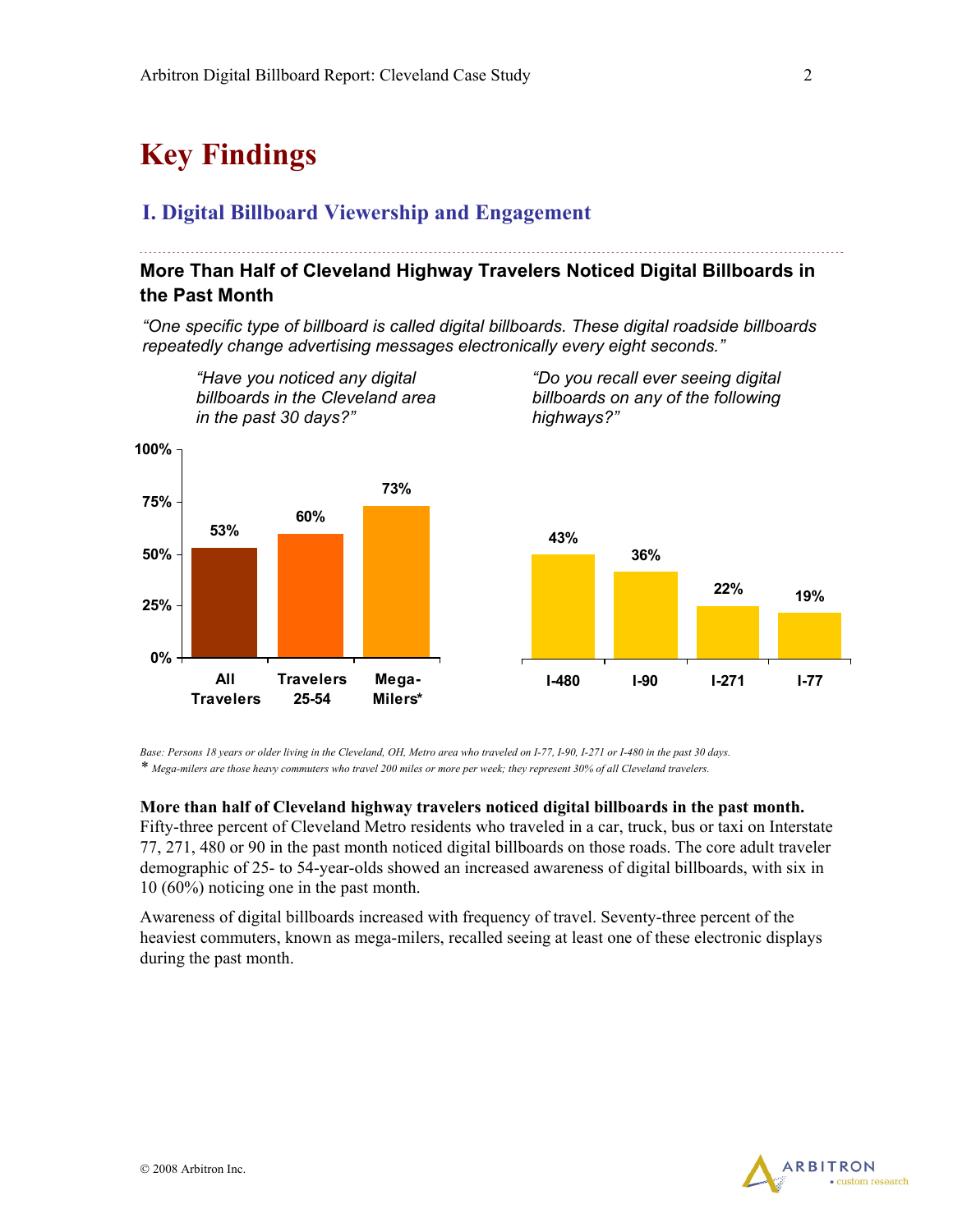# **Nine Out of 10 Digital Billboard Viewers Notice the Advertising Some, Most or Each Time They Pass a Board**

*"How often do you notice the advertising messages on digital billboards?"* 



*Base: Persons 18 years or older living in the Cleveland, OH, Metro area who traveled on I-77, I-90, I-271 or I-480 in the past 30 days.* 

**Nearly all travelers who notice digital billboards look at the advertising messages at least some of the time.** Ninety percent of respondents who notice digital billboards said they also note the advertising messages on them either sometimes, most of the time or each time. Nearly one-quarter of viewers say they notice the advertising message *each time* they see a digital billboard.

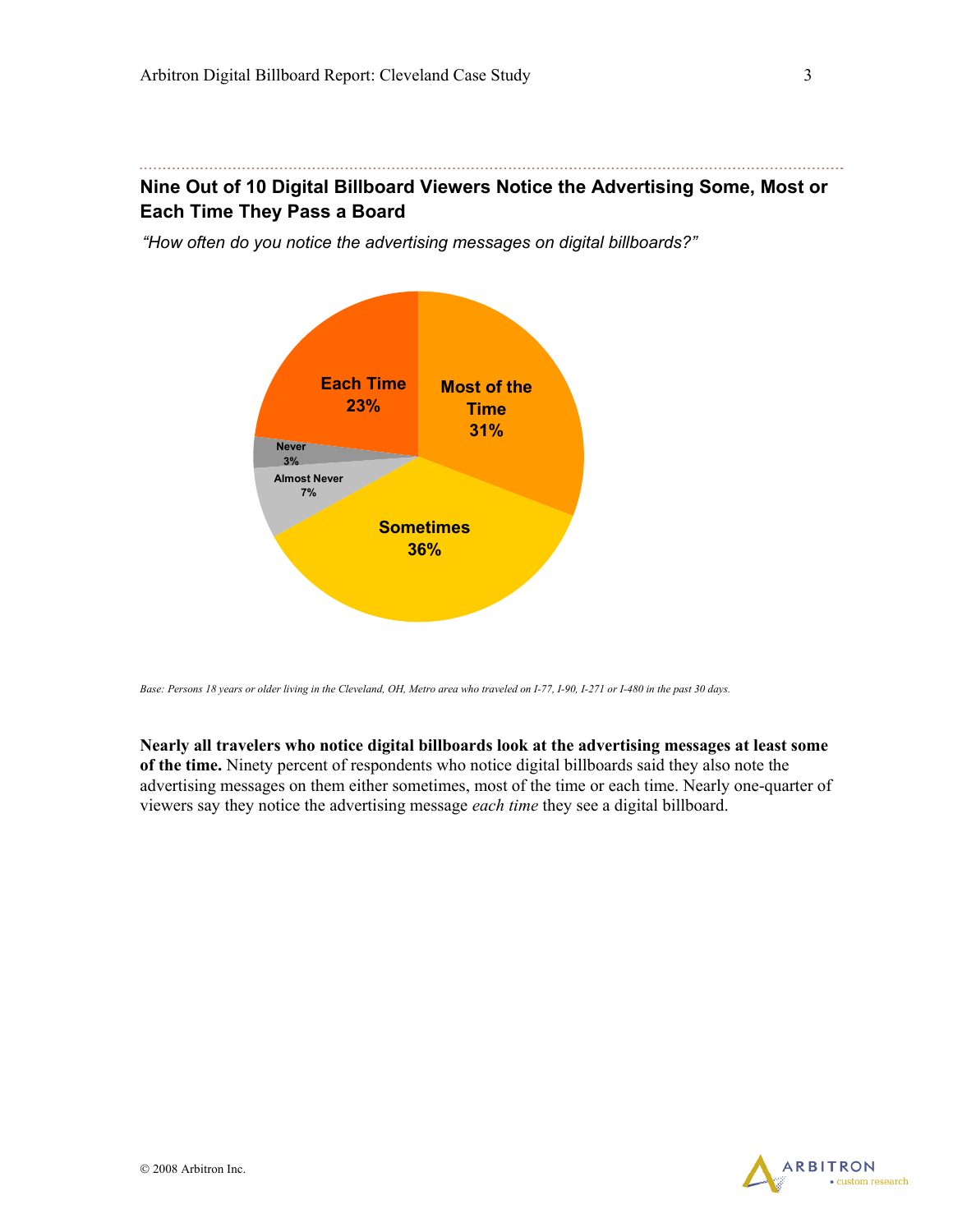# **The Majority of Digital Billboard Viewers Find the Signs to Be Attractive and Helpful to the Community**

*"Now using a 5-point scale where a '1' means you 'strongly disagree' and '5' means you 'strongly agree,' how much do you disagree or agree with the following statements? You can also use a 2, 3, or 4 if you feel somewhere in between."* 

#### **Digital billboards…**



*Base: Persons 18 years or older living in the Cleveland, OH, Metro area who traveled on I-77, I-90, I-271 or I-480 in the past 30 days.* 

#### **Viewers strongly find digital billboards helpful in providing information about community**

**emergencies.** More than four out of five travelers (81%) who notice digital billboards think the signs help their community by providing important and timely emergency information, such as AMBER Alerts. More than half of viewers (53%) think the digital billboards are attractive, and 38% think the signs make their commute more interesting.

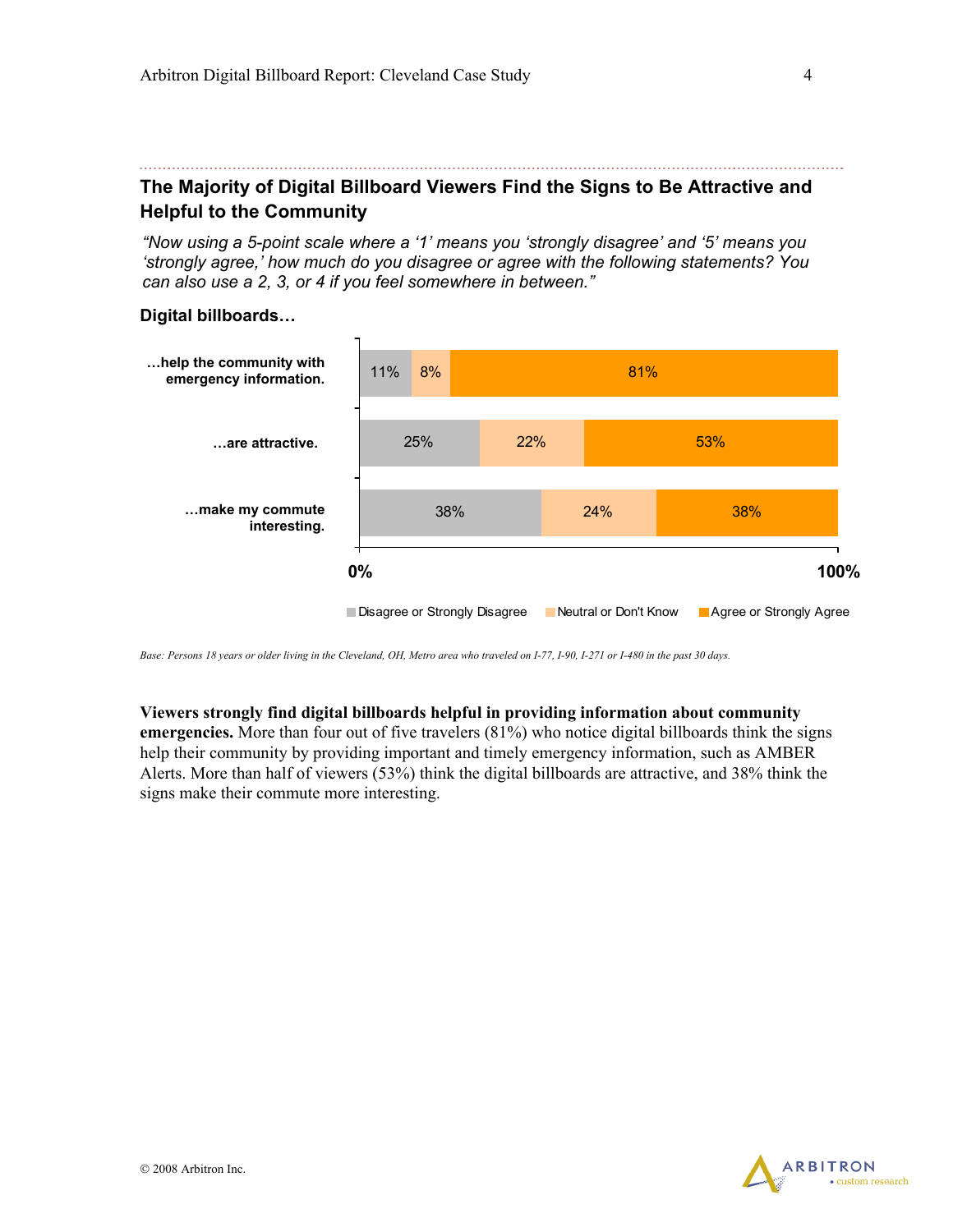# **Young Adult Breakout: 18-to 34-Year-Old Travelers Have an Especially Positive Attitude Towards Digital Billboards**

*"Now using a 5-point scale where a '1' means you 'strongly disagree' and '5' means you 'strongly agree,' how much do you disagree or agree with the following statements? You can also use a 2, 3, or 4 if you feel somewhere in between."* 

#### **Digital billboards…**



*Base: Persons 18 to 34 years old living in the Cleveland, OH, Metro area who traveled on I-77, I-90, I-271 or I-480 in the past 30 days. Note: Totals subject to rounding.* 

**Young adults 18-34 have especially positive feelings about digital billboards**. Eighty-six percent of young adults think digital billboards help their community with timely emergency information and six in 10 (60%) think digital billboards are attractive. Digital billboards make commuting more interesting for over half (51%) of young adults.

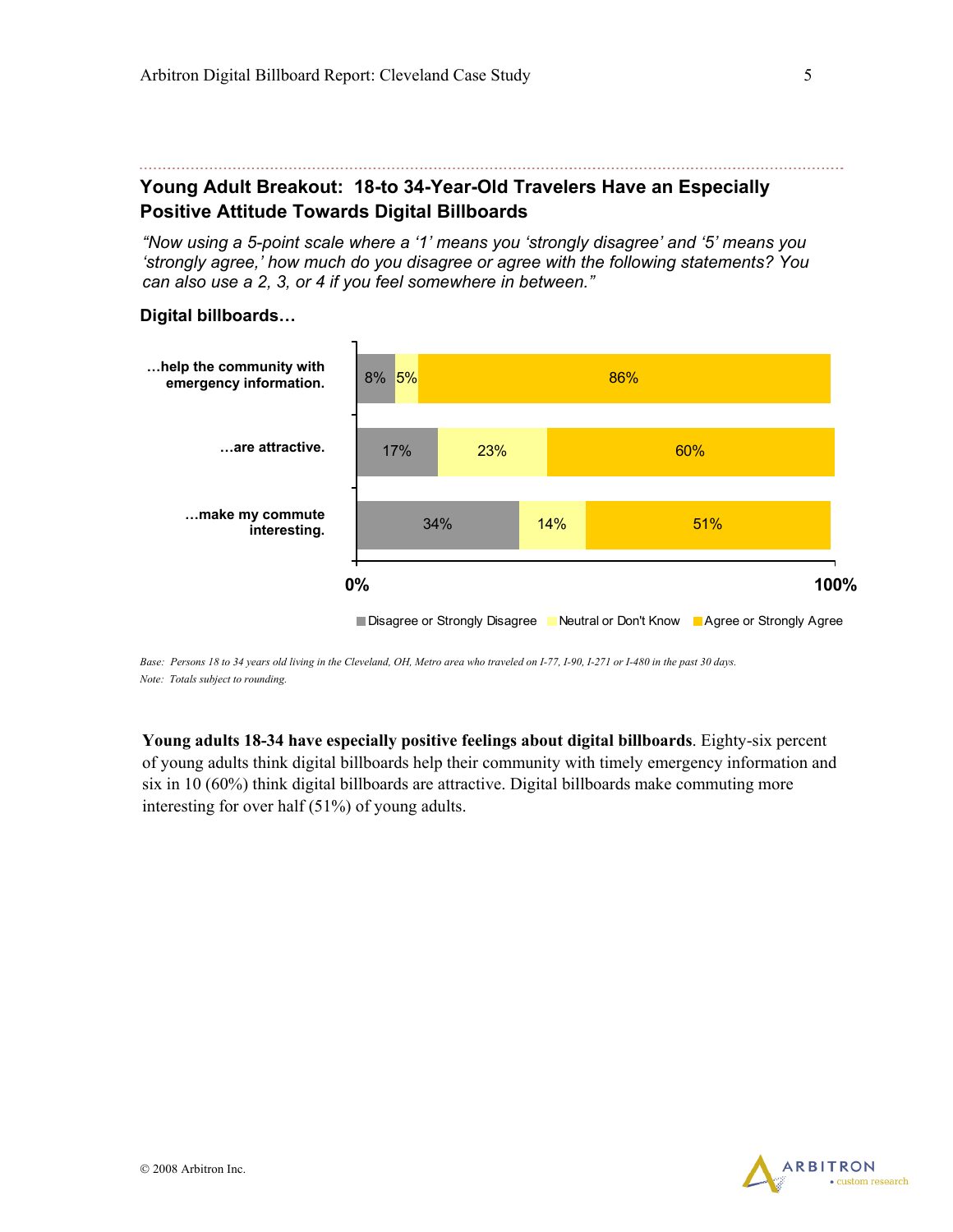# **II. Digital Billboard Advertising Acceptance and Recall**

# **Most Digital Billboard Viewers Have Positive Attitudes Toward the Advertising Messages**

*"Now using a 5-point scale where a '1' means you 'strongly disagree' and '5' means you 'strongly agree,' how much do you disagree or agree with the following statements? You can also use a 2, 3, or 4 if you feel somewhere in between."* 

#### **Digital billboards…**



*Base: Persons 18 years or older living in the Cleveland, OH, Metro area who traveled on I-77, I-90, I-271 or I-480 in the past 30 days.* 

**Nearly two out of three viewers think digital billboards are a "cool way to advertise."** Sixty-four percent of those who notice the digital billboards think the signs are a "cool way to advertise." More than half (54%) of viewers think the signs display "current and relevant information," and 46% think they "provide useful information." Forty-four percent of travelers feel digital billboards are a "good way to learn about new products."

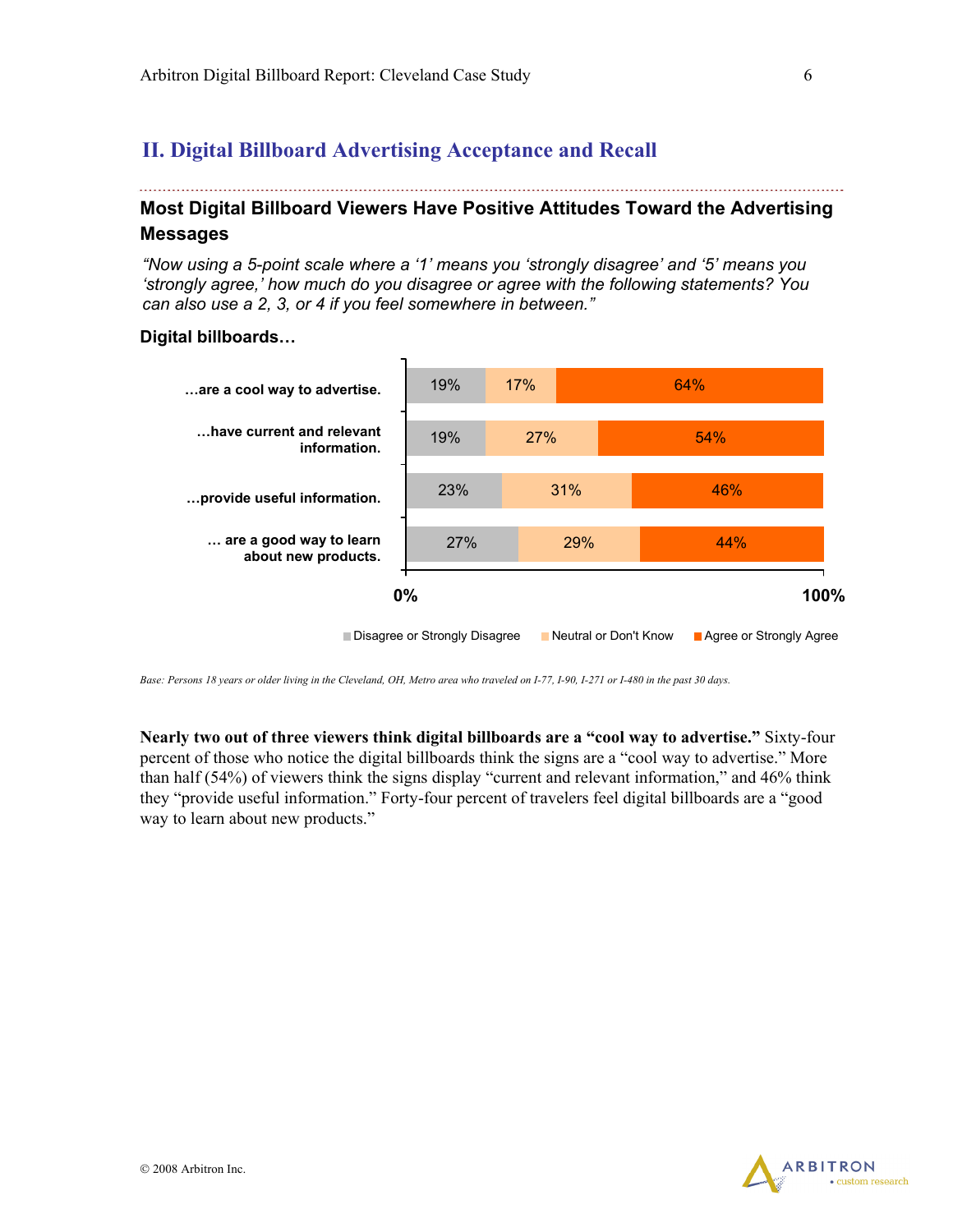# **Young Adult Breakout: 18-to 34-Year-Old Travelers Have Especially Positive Attitudes Toward Advertising Messages on Digital Billboards**

*"Now using a 5-point scale where a '1' means you 'strongly disagree' and '5' means you 'strongly agree,' how much do you disagree or agree with the following statements? You can also use a 2, 3, or 4 if you feel somewhere in between."* 

#### **Digital billboards…**



*Base: Persons 18 to 34 years old living in the Cleveland, OH, Metro area who traveled on I-77, I-90, I-271 or I-480 in the past 30 days. Note: Totals subject to rounding.* 

**More than three-quarters of young adults think digital billboards are "a cool way to advertise."** Seventy-seven percent of young adults 18-34 who notice the digital billboards feel the signs "are a cool way to advertise." Sixty-nine percent of young adults think the signs display "current and relevant information," and 67% think they "provide useful information." Fifty-eight percent of young adults feel digital billboards are a "good way to learn about new products."

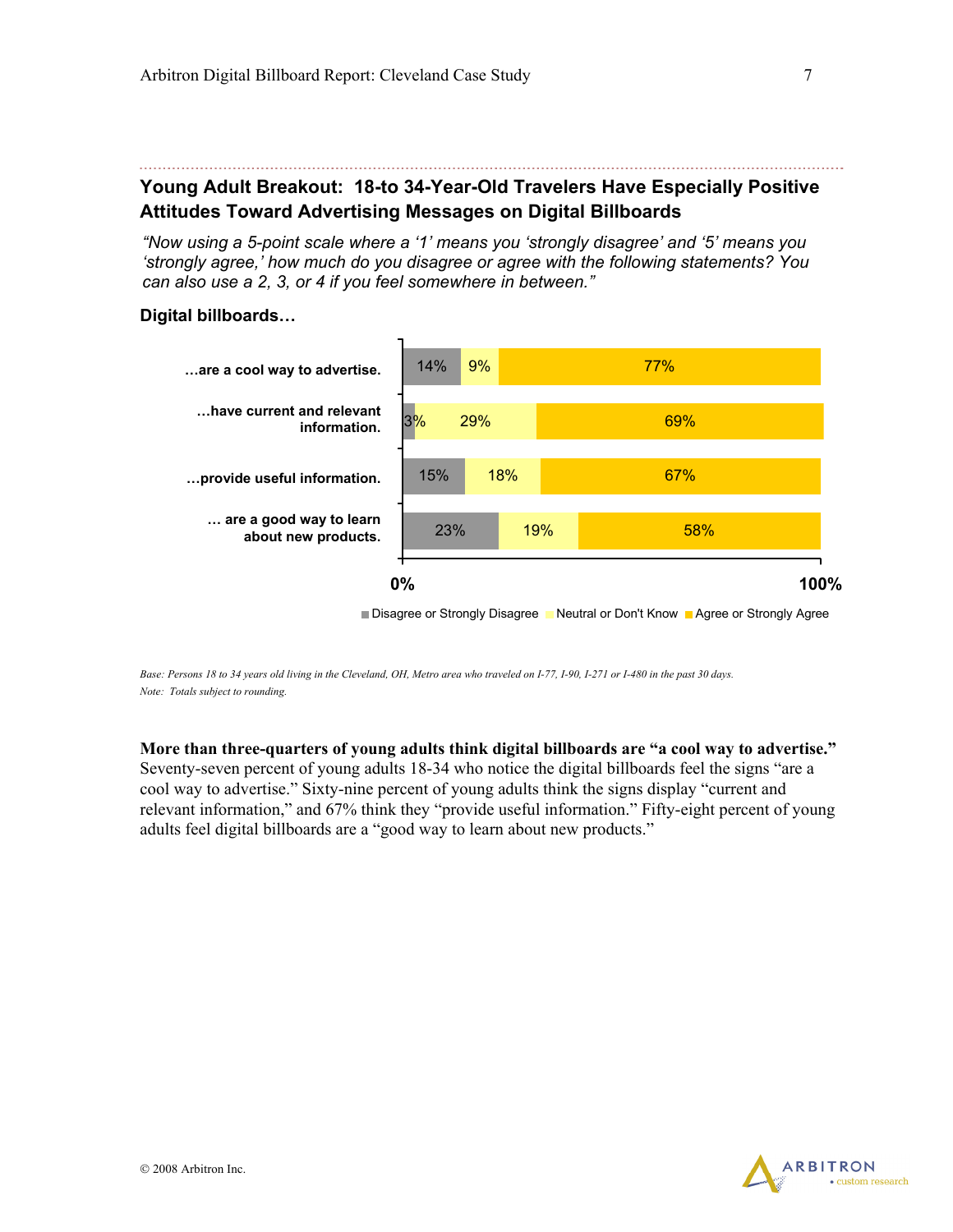# **The Local Radio Stations, a Local TV Channel and an Auto Dealership Generated the Highest Brand-Aided Advertising Recall**

*"Do you remember seeing messages for any of the following on digital billboards?"* 



*Base: Persons 18 years or older living in the Cleveland, OH, Metro area who traveled on I-77, I-90, I-271 or I-480 in the past 30 days.* 

**Recall of specific brands of advertising on the digital billboards ranged from 50% to 11%.** One out of two (50%) travelers who noticed digital billboards recalled seeing the specific ads for local radio stations that were running in the market during the survey period, and 41% remembered seeing the ad for the local Fox TV affiliate. The recall across all nine advertisers averaged 29%.

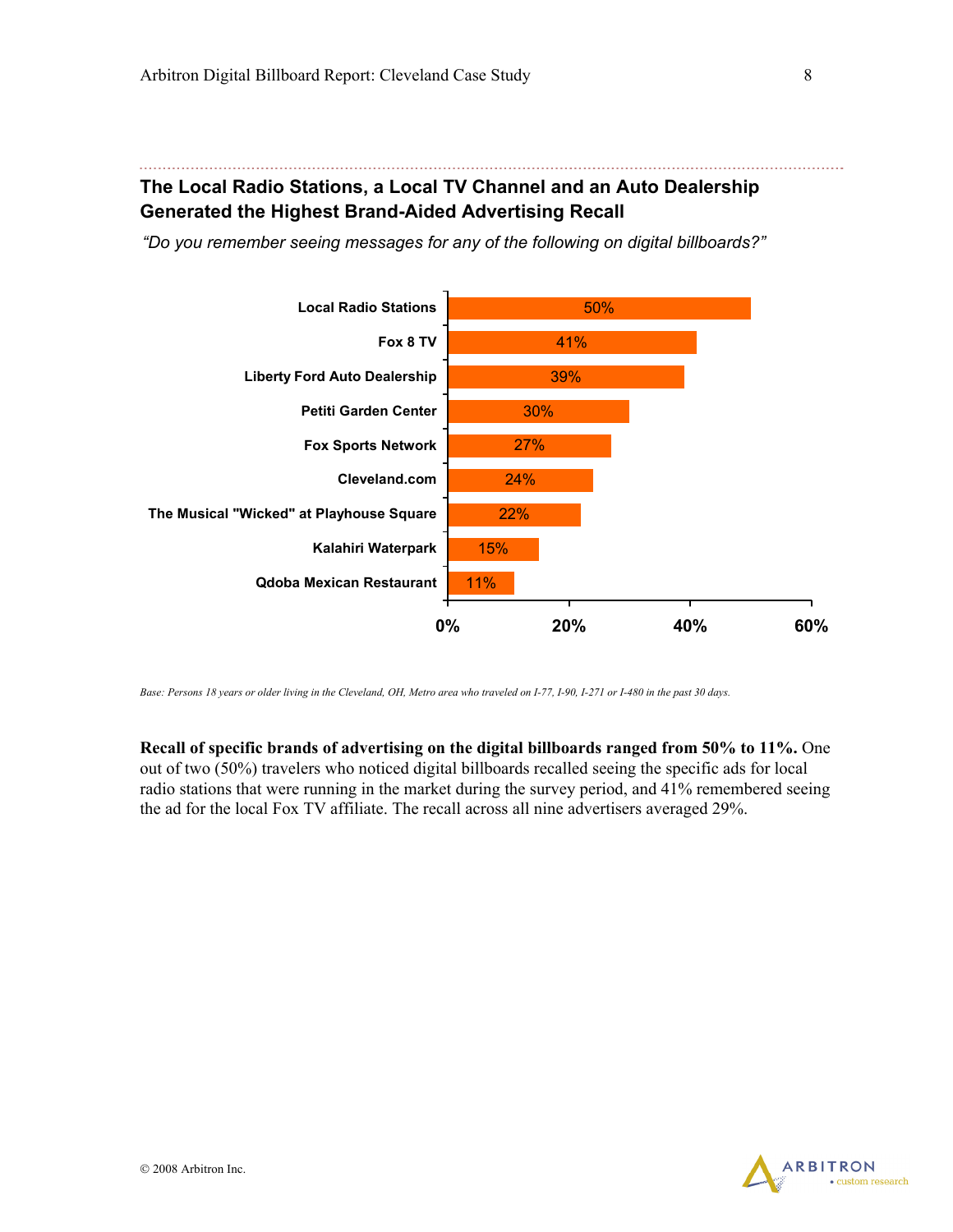# **The Majority of Digital Billboard Viewers Recalled, on a Brand-Aided Basis, at Least One Advertisement**

*"Do you remember seeing messages for any of the following on digital billboards?"* 



 *Base: Persons 18 years or older living in the Cleveland, OH, Metro area who traveled on I-77, I-90, I-271 or I-480 in the past 30 days.* 

**More than eight out of 10 viewers recalled at least one of the advertisements currently running on the digital billboards in Cleveland.** Eighty-three percent of those who noticed the digital billboards recalled, on a brand-aided basis, at least one of the nine advertisements currently running, and 65% of viewers recalled at least two.

### **Something to Talk About**

#### **Nearly One in Five Viewers Discussed an Ad Seen on a Digital Billboard with Other People**

*"Now I would like to ask you about some things you learned from seeing digital billboards. Have you ever seen something funny that you talked about with others that day?"* 

Nineteen percent of travelers who recalled a specific ad on the digital billboards said they talked about the advertising message with their family, friends or coworkers that day.

*Base: Persons 18 years or older living in the Cleveland, OH, Metro area who traveled on I-77, I-90, I-271 or I-480 in the past 30 days and recalled at least one ad.* 



*.*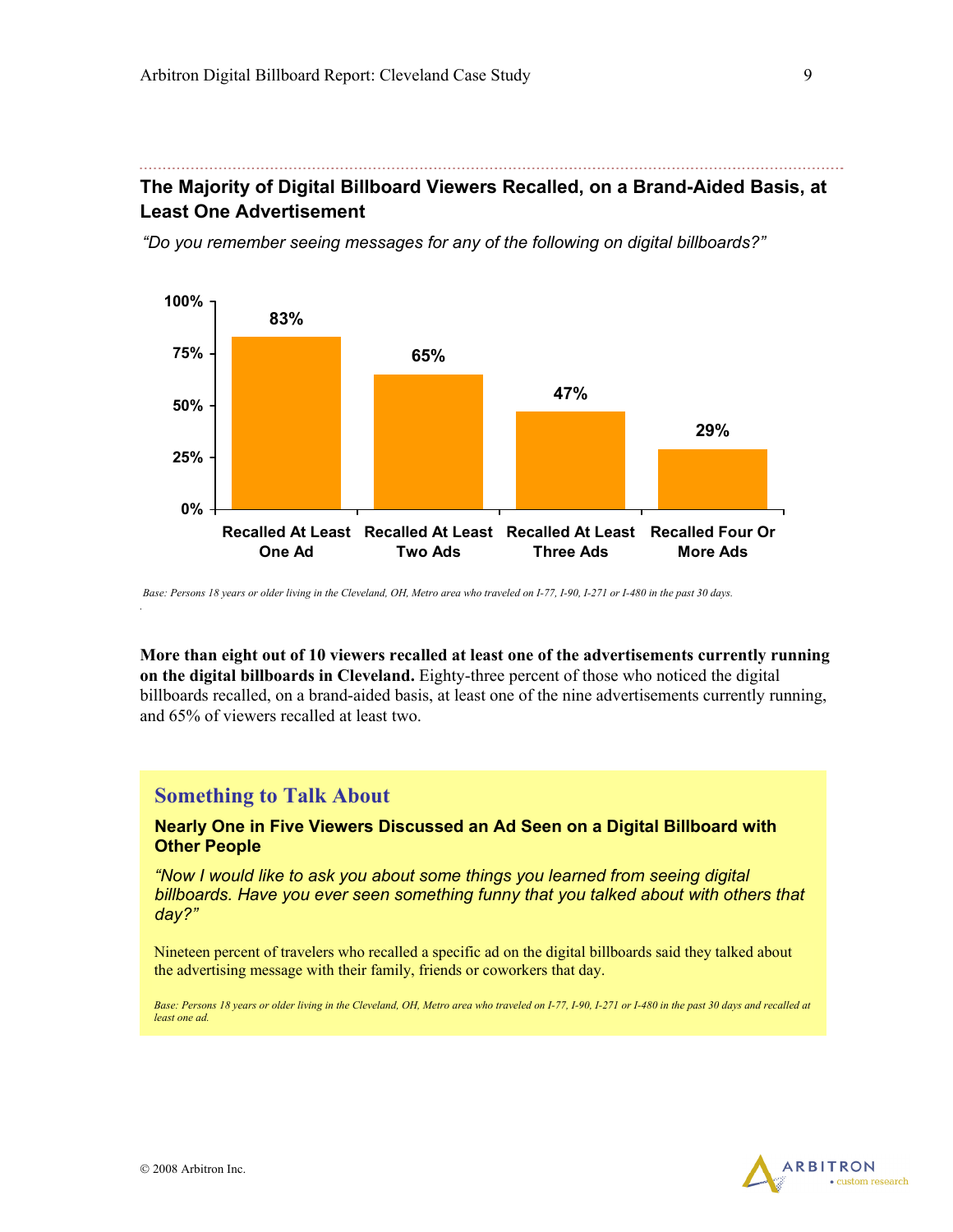# **More Than One-Third of Digital Billboard Viewers Learned About a TV Show or Radio Station from the Signs**

*"Now I would like to ask you about some things you learned from seeing digital billboards. Have you ever noted a…?"* 



*Base: Persons 18 years or older living in the Cleveland, OH, Metro area who traveled on I-77, I-90, I-271 or I-480 in the past 30 days and noticed the digital billboards.* 

**Digital billboards can drive traffic to other media.** Thirty-five percent of travelers who noticed digital billboards noted a radio station message they saw on a digital billboard, and 28% of viewers noted a television program to watch.

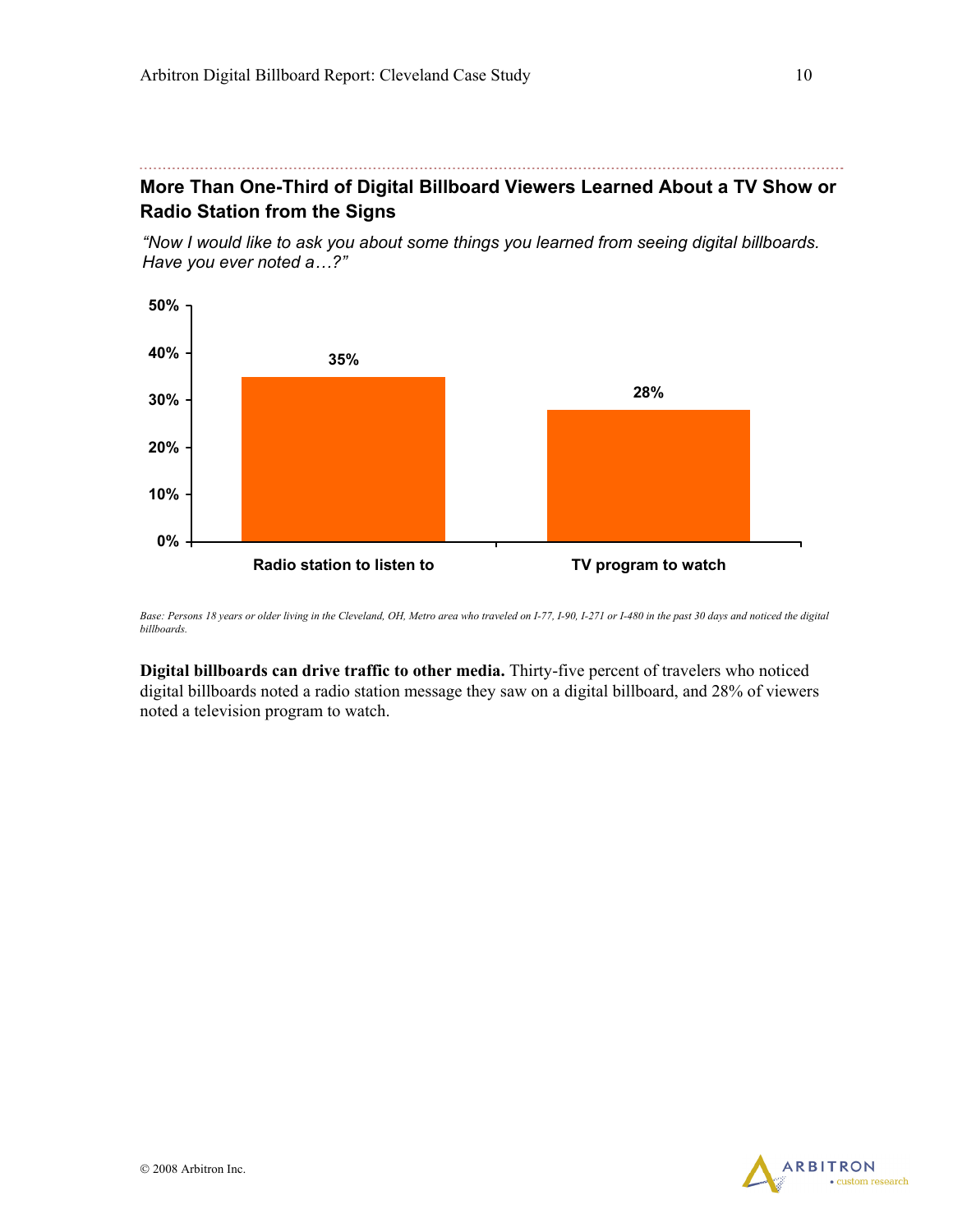#### **Digital Billboards Drive Traffic to Local Businesses**

*"Now I would like to ask you about some things you learned from seeing digital billboards. Have you ever learned about a…?"* 



Base: Persons 18 years or older living in the Cleveland, OH, Metro area who traveled on I-77, I-90, I-271 or I-480 in the past 30 days and noticed  *the digital billboards. .* 

**Nearly one in five viewers were motivated to visit a store after seeing an advertisement for the store on a digital billboard.** Eighteen percent of travelers who noticed the digital billboards learned about a store they later visited, and 15% of viewers learned about a restaurant they later visited.

## **Getting the Word Out on Special Events**

**Nearly Two of Five Viewers Learned About an Event They Were Interested in Attending From a Digital Billboard** 

*"Now I would like to ask you about some things you learn from seeing digital billboards. Have you ever learned about an event you were interested in?"* 

Thirty-nine percent of travelers who noticed the digital billboards learned about an event that they were interested in attending.

*Base: Persons 18 years or older living in the Cleveland, OH, Metro area who traveled on I-77, I-90, I-271 or I-480 in the past 30 days and noticed the digital billboards.* 

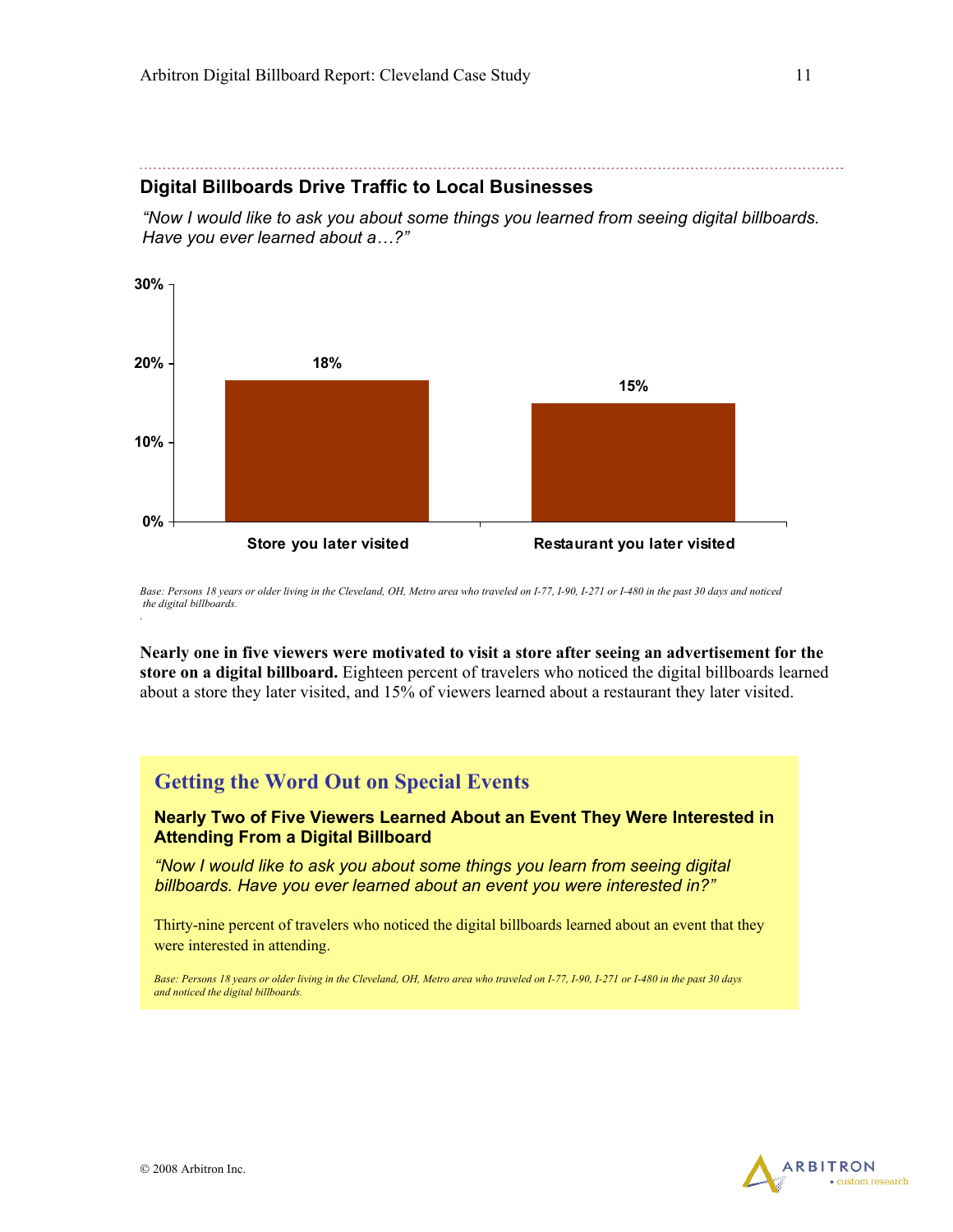# **Digital Billboards Prompt Viewers to Learn More About a Brand Through Phone Numbers and Web Addresses**

*"Now I would like to ask you about some things you learned from seeing digital billboards. Have you ever noted a…?"* 



*Base: Persons 18 years or older living in the Cleveland, OH, Metro area who traveled on I-77, I-90, I-271 or I-480 in the past 30 days and noticed the digital billboards.* 

#### **One-quarter of viewers noted an advertiser's Web address displayed on a digital billboard.**

Twenty-five percent of travelers who noticed digital billboards noted the Web site address of an advertiser, and 17% noted an advertiser's phone number.

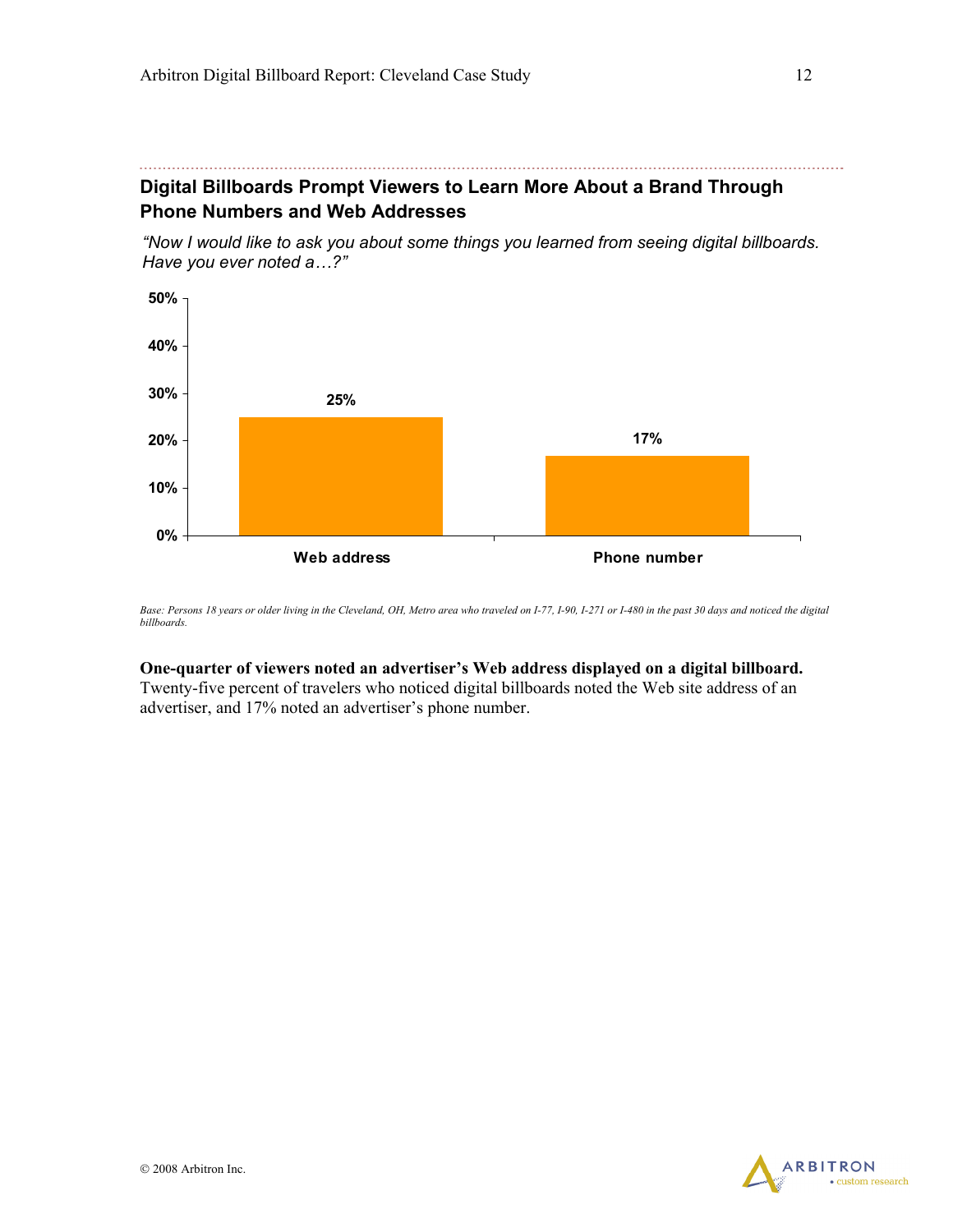# **Appendix A**

### **Travel Habits of Cleveland Metro Residents**

#### **Cleveland highway travelers in the past week**

- 87% drove themselves.
- 58% traveled in a car or truck as a passenger.
- 17% carpooled to or from work either as a driver or as a passenger.
- $\bullet$  10% took a bus.
- Average total miles traveled: 200 (median 105).

#### **Cleveland work commuters**

- Commuters traveled an average of 16 miles one way.
- Almost half (45%) traveled for 10 to 30 minutes one way, and 36% traveled over a half hour each way.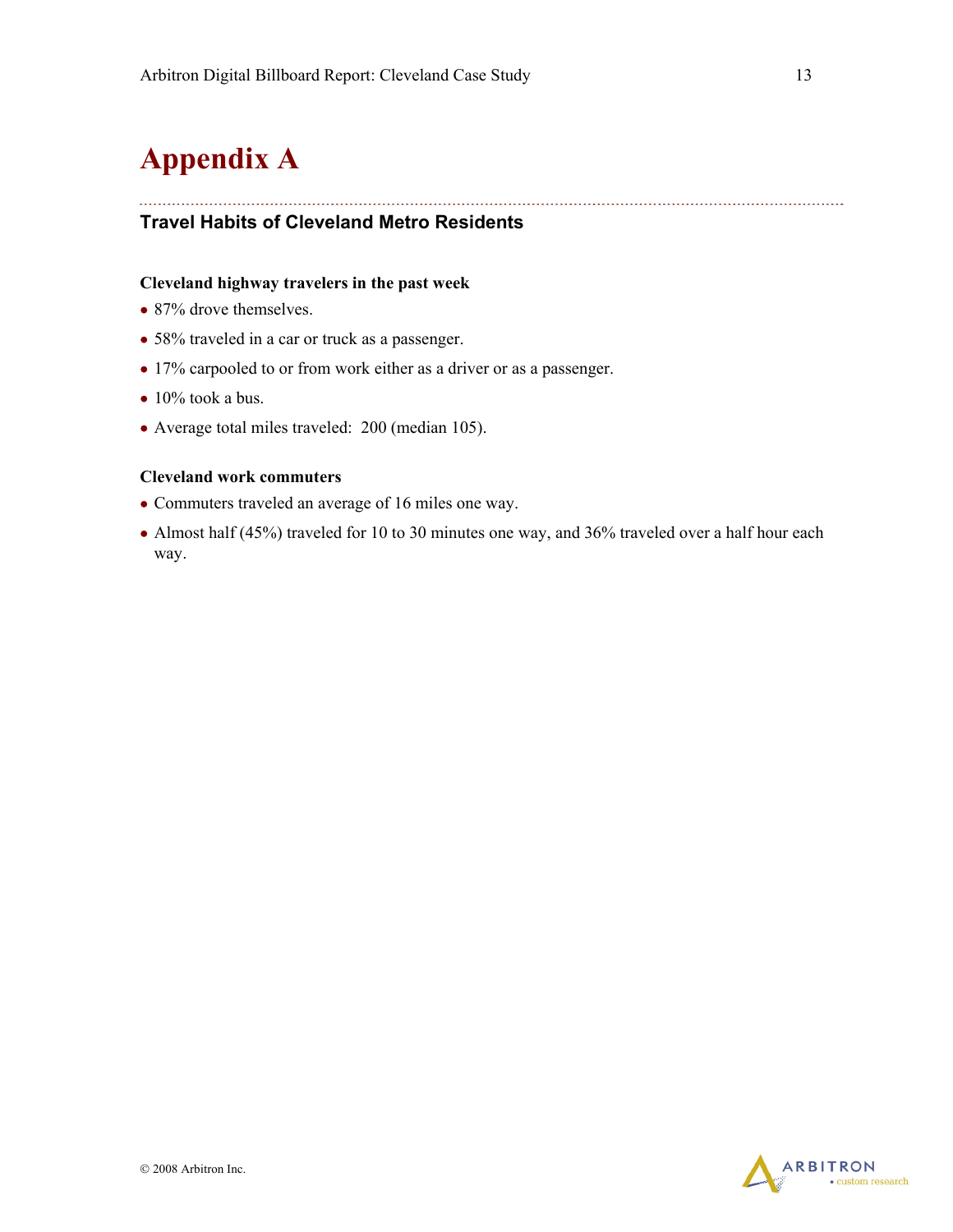# **Appendix B**

| <b>Demographic Profile of Cleveland Travelers</b> |                                            |                                              |                                                           |  |  |  |
|---------------------------------------------------|--------------------------------------------|----------------------------------------------|-----------------------------------------------------------|--|--|--|
|                                                   | <b>Cleveland</b><br>Residents <sup>1</sup> | <b>Cleveland Highway</b><br><b>Travelers</b> | <b>Travelers Who Noticed</b><br><b>Digital Billboards</b> |  |  |  |
| Gender                                            |                                            |                                              |                                                           |  |  |  |
| Men                                               | 48%                                        | 49% <sup>2</sup>                             | 50% <sup>2</sup>                                          |  |  |  |
| Women                                             | 52%                                        | 51%                                          | 50%                                                       |  |  |  |
| Age                                               |                                            |                                              |                                                           |  |  |  |
| $18 - 24$                                         | 12%                                        | 13%                                          | 7%                                                        |  |  |  |
| $25 - 34$                                         | 16%                                        | 16%                                          | 18%                                                       |  |  |  |
| $35 - 44$                                         | 18%                                        | 19%                                          | 23%                                                       |  |  |  |
| $45 - 54$                                         | 20%                                        | 22%                                          | 24%                                                       |  |  |  |
| $55 - 64$                                         | 15%                                        | 14%                                          | 19%                                                       |  |  |  |
| $65+$                                             | 19%                                        | 16%                                          | 9%                                                        |  |  |  |
| <b>Employment Status</b>                          |                                            |                                              |                                                           |  |  |  |
| Employed full-time                                | 47%                                        | 55%                                          | 65%                                                       |  |  |  |
| Employed part-time                                | 18%                                        | 13%                                          | 11%                                                       |  |  |  |
| Retired                                           | 18%                                        | 19%                                          | 13%                                                       |  |  |  |
| Homemaker                                         | 8%                                         | 5%                                           | 4%                                                        |  |  |  |
| Unemployed                                        | 4%                                         | 5%                                           | 5%                                                        |  |  |  |
| <b>Student</b>                                    | 3%                                         | 3%                                           | 1%                                                        |  |  |  |
| <b>Income</b>                                     |                                            |                                              |                                                           |  |  |  |
| \$50K+                                            | 49%                                        | 58%                                          | 54%                                                       |  |  |  |
| \$75K+                                            | 28%                                        | 33%                                          | 32%                                                       |  |  |  |
| <b>Ethnicity</b>                                  |                                            |                                              |                                                           |  |  |  |
| White                                             | 86%                                        | 74%                                          | 76%                                                       |  |  |  |
| African-American                                  | 12%                                        | 18%                                          | 15%                                                       |  |  |  |
| Hispanic/Latino                                   | 3%                                         | 3%                                           | 3%                                                        |  |  |  |

*1 Data in this column are from Scarborough 12-Month Survey (March '06–February '07).* 

<sup>2</sup>How to read: Forty-nine percent (49%) of the Cleveland residents who traveled on Cleveland highways in the past 30 days are male, and 50% of those *travelers who noticed digital billboards are male.* 

*Note: Totals subject to rounding. All sections do not add up to 100% because some respondents declined to answer certain demographic questions.* 

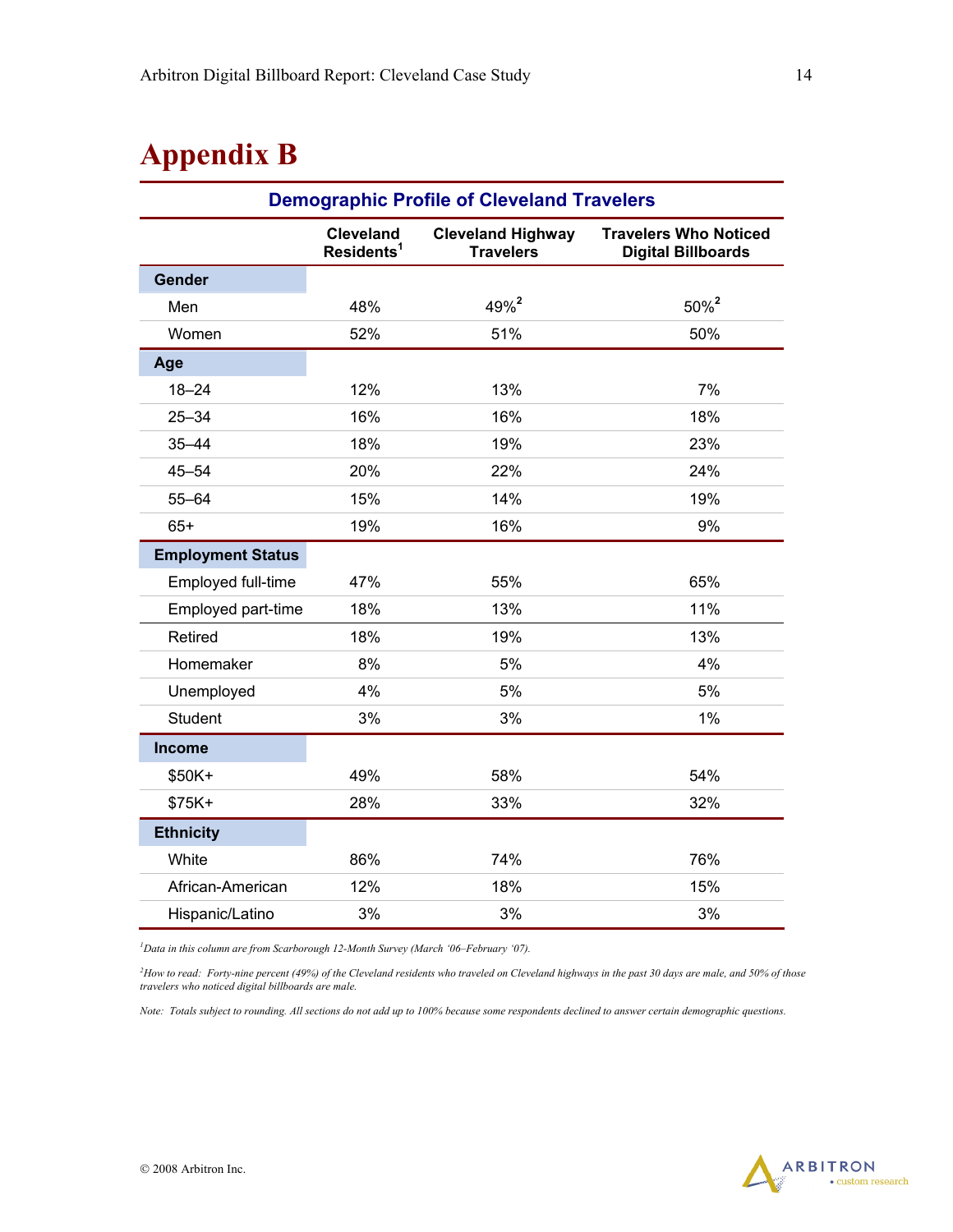# **Appendix C**

| <b>Demographic Profile of Cleveland Travelers</b><br>by Miles Traveled in the Past Seven Days |                                                 |                                                                  |                                                                      |                                                     |  |  |
|-----------------------------------------------------------------------------------------------|-------------------------------------------------|------------------------------------------------------------------|----------------------------------------------------------------------|-----------------------------------------------------|--|--|
|                                                                                               | <b>Cleveland</b><br>Highway<br><b>Travelers</b> | <b>Light Travelers</b><br>(Fewer than 75 Miles)<br>33% of sample | <b>Medium</b><br><b>Travelers</b><br>(75-200 Miles)<br>34% of sample | <b>Mega-Milers</b><br>(200+ Miles)<br>30% of sample |  |  |
| Gender                                                                                        |                                                 |                                                                  |                                                                      |                                                     |  |  |
| Men                                                                                           | 49%1                                            | 43%1                                                             | 47%                                                                  | 59%                                                 |  |  |
| Women                                                                                         | 51%                                             | 57%                                                              | 53%                                                                  | 41%                                                 |  |  |
| Age                                                                                           |                                                 |                                                                  |                                                                      |                                                     |  |  |
| $18 - 24$                                                                                     | 13%                                             | 16%                                                              | 11%                                                                  | 13%                                                 |  |  |
| $25 - 34$                                                                                     | 16%                                             | 13%                                                              | 17%                                                                  | 20%                                                 |  |  |
| $35 - 44$                                                                                     | 19%                                             | 14%                                                              | 18%                                                                  | 25%                                                 |  |  |
| 45–54                                                                                         | 22%                                             | 17%                                                              | 26%                                                                  | 22%                                                 |  |  |
| $55 - 64$                                                                                     | 14%                                             | 15%                                                              | 15%                                                                  | 13%                                                 |  |  |
| $65+$                                                                                         | 16%                                             | 25%                                                              | 14%                                                                  | 8%                                                  |  |  |
| <b>Employment Status</b>                                                                      |                                                 |                                                                  |                                                                      |                                                     |  |  |
| Employed full-time                                                                            | 55%                                             | 34%                                                              | 60%                                                                  | 77%                                                 |  |  |
| Employed part-time                                                                            | 13%                                             | 17%                                                              | 13%                                                                  | 8%                                                  |  |  |
| Retired                                                                                       | 19%                                             | 28%                                                              | 18%                                                                  | 7%                                                  |  |  |
| Homemaker                                                                                     | 5%                                              | 8%                                                               | 4%                                                                   | 3%                                                  |  |  |
| Unemployed                                                                                    | 5%                                              | 9%                                                               | 3%                                                                   | 1%                                                  |  |  |
| <b>Student</b>                                                                                | 3%                                              | 3%                                                               | 2%                                                                   | 4%                                                  |  |  |
| <b>Income</b>                                                                                 |                                                 |                                                                  |                                                                      |                                                     |  |  |
| \$50K+ HHI                                                                                    | 58%                                             | 46%                                                              | 60%                                                                  | 70%                                                 |  |  |
| \$75K+ HHI                                                                                    | 33%                                             | 20%                                                              | 33%                                                                  | 48%                                                 |  |  |
| <b>Ethnicity</b>                                                                              |                                                 |                                                                  |                                                                      |                                                     |  |  |
| White                                                                                         | 74%                                             | 69%                                                              | 81%                                                                  | 77%                                                 |  |  |
| African-American                                                                              | 18%                                             | 23%                                                              | 13%                                                                  | 16%                                                 |  |  |
| Hispanic/Latino                                                                               | 3%                                              | 4%                                                               | 2%                                                                   | 2%                                                  |  |  |

<sup>1</sup>How to read: Forty-nine percent (49%) of the Cleveland residents who traveled on Cleveland highways in the past 30 days are male, and 43% of light *travelers are male.* 

*Note: Totals subject to rounding. All sections do not add up to 100% because some respondents declined to answer certain demographic questions.* 

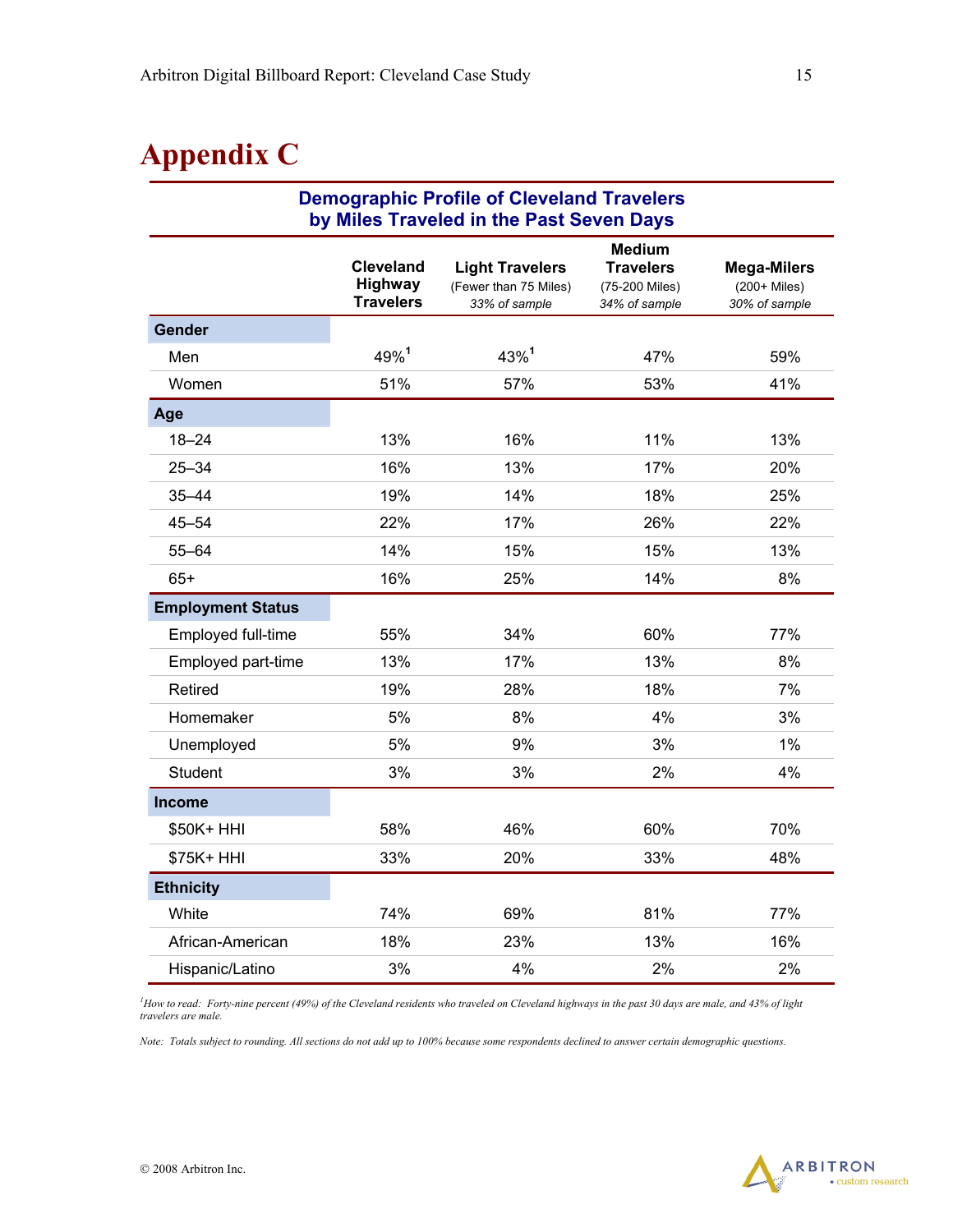# **About Outdoor Advertising Association of America (OAAA)**

The Outdoor Advertising Association of America is the lead trade association representing the outdoor advertising industry. Founded in 1891, OAAA is dedicated to uniting, promoting, protecting and advancing outdoor advertising interests in the U.S. With nearly 1,100 member companies, OAAA represents more than 90% of industry revenues.

*\*Information supplied by OAAA.* 

# **About Arbitron Inc.**

Arbitron Inc. (NYSE: ARB) is an international media and marketing research firm serving the media—radio, television, cable, online radio and out-of-home—as well as advertisers and advertising agencies in the United States and Europe. Arbitron's core businesses are measuring network and local market radio audiences across the United States; surveying the retail, media and product patterns of local market consumers; and providing application software used for analyzing media audience and marketing information data. The Company has developed the Portable People Meter $^{TM}$ , a new technology for media and marketing research, which has been selected as one of *Time* magazine's "Best Inventions of 2007."

Arbitron's marketing and business units are supported by a world-renowned research and technology organization located in Columbia, Maryland. Arbitron has approximately 1,900 employees; its executive offices are located in New York City.

Through its Scarborough Research joint venture with The Nielsen Company, Arbitron provides additional media and marketing research services to the broadcast television, newspaper and online industries.

Arbitron's Out-of-Home division provides training, consumer shopping data and audience profiles for out-of-home media. Currently, more than 100 out-of-home plants/place-based media and thousands of media industry clients—agencies, advertisers, stations, marketers and networks—utilize Arbitron and Scarborough consumer behavior information and software.

Credible third-party measurement helps advertisers justify their investment in the medium. The Company's 50+ years of audience measurement experience help sellers focus on selling the value of their advertising rather than justifying the credibility of their measurement. Arbitron research studies about cinema advertising, the outdoor industry and traditional and nontraditional media can be found on the Company's Web site at www.arbitron.com and can be downloaded free of charge.

*Portable People MeterTM is a mark of Arbitron Inc.*